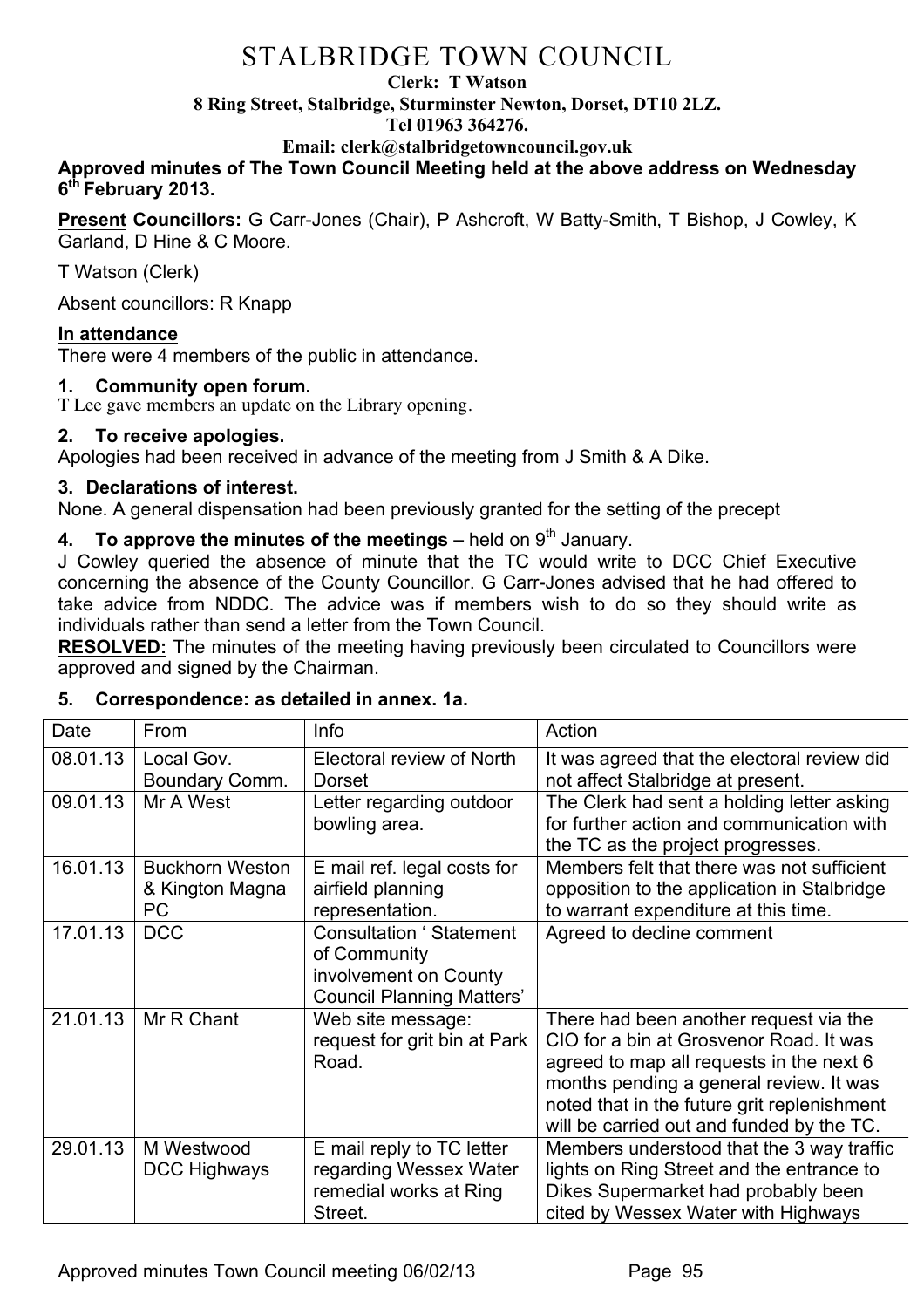### **Clerk: T Watson**

**8 Ring Street, Stalbridge, Sturminster Newton, Dorset, DT10 2LZ.**

**Tel 01963 364276.** 

#### **Email: clerk@stalbridgetowncouncil.gov.uk**

|                  |                                                                                                         | permission for just 2 way lights.                                                    |
|------------------|---------------------------------------------------------------------------------------------------------|--------------------------------------------------------------------------------------|
| 31.01.13   DAPTC | Invitation launch of the<br>democracy handbook<br>called "Today's Youths -<br><b>Tomorrows Leaders"</b> | Members were very interested but<br>unfortunately no one was available to<br>attend. |

**6. To appoint a Town Council member as representative on the Library Management Group.**

**RESOLVED: It was proposed and agreed to appoint D Hine as the Town Council member representative on the Library Management Group.**

**7. To approve the signing of the order for the dedication of the footpath from Jarvis way to bridleway 74.**

**RESOLVED: To approve the signing of the order for the dedication of the footpath from Jarvis way to bridleway 74 and the document was signed by the Clerk.**

## **8. To agree the final budget and precept demand of 2013/2014**

Having reviewed the budget in detail and set a provisional figure at the January meeting, members considered the precept demand in relation to the new Local council tax support scheme. They were mindful to be forward thinking in terms of future financial constraints that may be implemented by central Government.

**RESOLVED: It was proposed by D Hine and seconded by W Batty-Smith and all agreed to set the precept demand at £80,000 for the financial year 13.14.**

## **9. To receive an update on the Hub Project.**

G Carr-Jones advised that the flat tenant would be temporarily re-housed in the near future. Members agreed that T Bishop should continue with IT provision investigations and he advised that unfortunately the Sewing Seeds grant fund has been withdrawn. G Carr-Jones had registered interest in DCC furniture and C Moore offered transport.

# **10. To consider the continuation of services between April and the end of July 2013 and give further instruction:**

### **a. Meetings location**

G Carr-Jones advised that the TC remaining at 8 Ring Street until the Hub building was completed was not viable. It was noted that the Youth Centre at the Stalbridge Hall and meeting room at the Congregational Hall were available if required.

**RESOLVED: There was general agreement that initially the temporary offices or the library building could be used for meetings.** 

# **b.Town Council Offices location**

The Clerk advised she was happy to work from home but would not be able to accommodate the office furniture and would need somewhere to meet with members of the public.

### **c. Community Office location**

W Batty Smith gave a report on behalf of J Smith. Several potential locations had been considered including the Youth Centre at Stalbridge Hall, Scout Hut, Library Building, Manchester House, Williams Cafe, Congregational Hall and the Royal British Legion. None of the existing locations met the required criteria in terms of a central location, required accommodation and retaining the current Community Office opening times. It was recommended that the TC hire a portakabin located at Station Road car park at an approx. cost of £840.00. It was agreed to investigate a 3G mobile router and mobile phone as the most cost effective option.

**RESOLVED: It was proposed and agreed to hire a portakabin to accommodate the Community and TC office during the interim period.**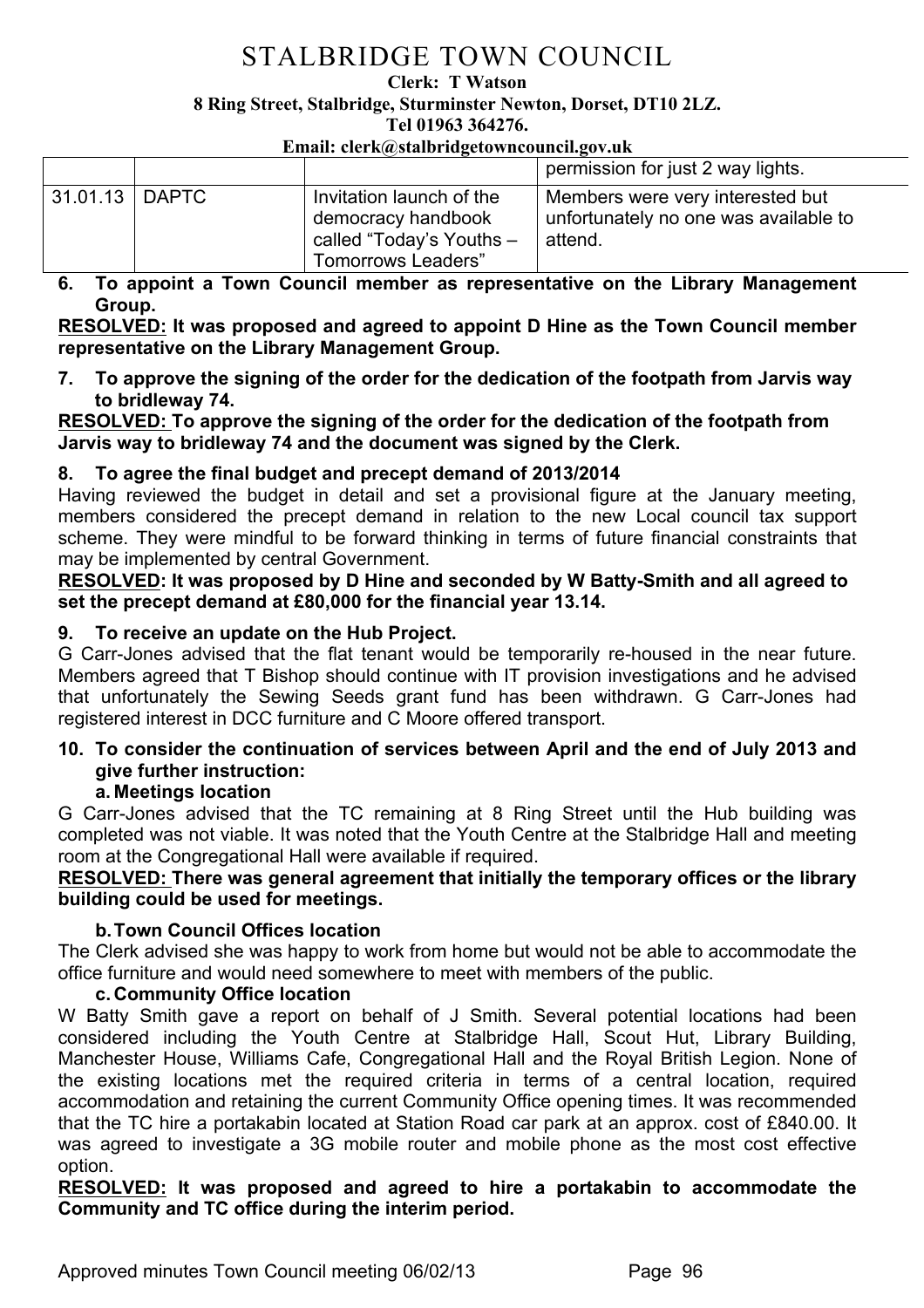### **Clerk: T Watson**

### **8 Ring Street, Stalbridge, Sturminster Newton, Dorset, DT10 2LZ.**

**Tel 01963 364276.** 

### **Email: clerk@stalbridgetowncouncil.gov.uk**

K Garland requested her abstention from the vote be recorded as she felt that an existing local location should be utilised.

## **d.Moving, logistics & storage**

A move over a weekend was agreed and C Moore offered the use of a vehicle.

**RESOLVED: There was general agreement that J Smith would head a working party to plan the move.** 

# **11. To approve the amendment to the Town Council financial regulations with regard to petty cash and the associated Petty Cash Handling Policy.**

The amendment was required to incorporate the handing of petty cash by some sub-committees. The relevant petty cash handling policies will be put to the Council for approval at the March meeting.

**RESOLVED: It was proposed and agreed to make an amendment to section 6.5 and the addition of section 6.7 as presented to reflect petty cash handling.**

## **12. To approve the Clerks enrolment in the Local Government Pension Scheme.**

Having attended a briefing session the Clerk advised that the Local Government Pension Scheme is the only option open to the TC.

**RESOLVED: It was proposed and agreed to approve the Clerks enrolment in the Local Government Pension Scheme.**

## **13. Finance:**

**a. To approve the accounts as presented in annex 1b. for payment.**

| <b>DGG</b><br>HM Revenue & customs<br><b>Tracey Watson</b> | Rates for Library building 12.02.13-31.03.2013<br>Tax & NI February<br>Salary February                  | £254.47<br>£81.98<br>£769.57 |
|------------------------------------------------------------|---------------------------------------------------------------------------------------------------------|------------------------------|
| T Watson                                                   | In lieu of stamps purchased                                                                             | £14.40                       |
| T Watson                                                   | In lieu of payment for meting refreshments                                                              | £0.52                        |
| <b>ICO</b>                                                 | Data protection registration 2013                                                                       | £35.00                       |
| BT.                                                        | <b>Direct Debit Internet Services</b>                                                                   | £175.96                      |
| <b>Willams Florist</b>                                     | Supply Christmas tree                                                                                   | £7.50                        |
| <b>British Gas</b>                                         | <b>Direct Debit Gas office 26.09.12-09.01.13</b>                                                        | £243.34                      |
| <b>Stalbridge Community Office</b><br>Zurich               | Payment in lieu of late night opening expenses<br>Extra insurance premium (Library building & contents) | £22.96<br>£184.73            |
| C Taylor<br><b>Willams Florist</b>                         | Refund flat deposit less rent pro rata to move out date<br>Plants for troughs at The Cross              | Max.£202.50<br>£15.00        |

A rebate had been received for the Library building rates. The flat deposit refund cheque was pending written notice of the leaving date from the tenant and the amount of returnable deposit would be calculated pro rata to the leaving date, up to the maximum figure listed. A request for £240.00 had been received from B Lewis (hub architect) for the building control fees. C Moore requested a payment of £385.00 in conjunction with the TC's previous agreement to make the planning application for the pavilion on behalf of the Playing Fields Committee.

**RESOLVED: Proposed by W-Batty Smith, seconded by D Hine and agreed that approval of the invoices as presented be made including the above underlined additions.**

### **b.To approve the stage payments for the Hub Project and associated transfers from the deposit account.**

A copy of the stage payment list was provided and the Clerk advised that payments would be made on presentation of invoice, which will be reviewed by D Beardsmore.

**RESOLVED: Proposed by W-Batty Smith, seconded by D Hine and agreed that approval of the stage payments as presented be made.**